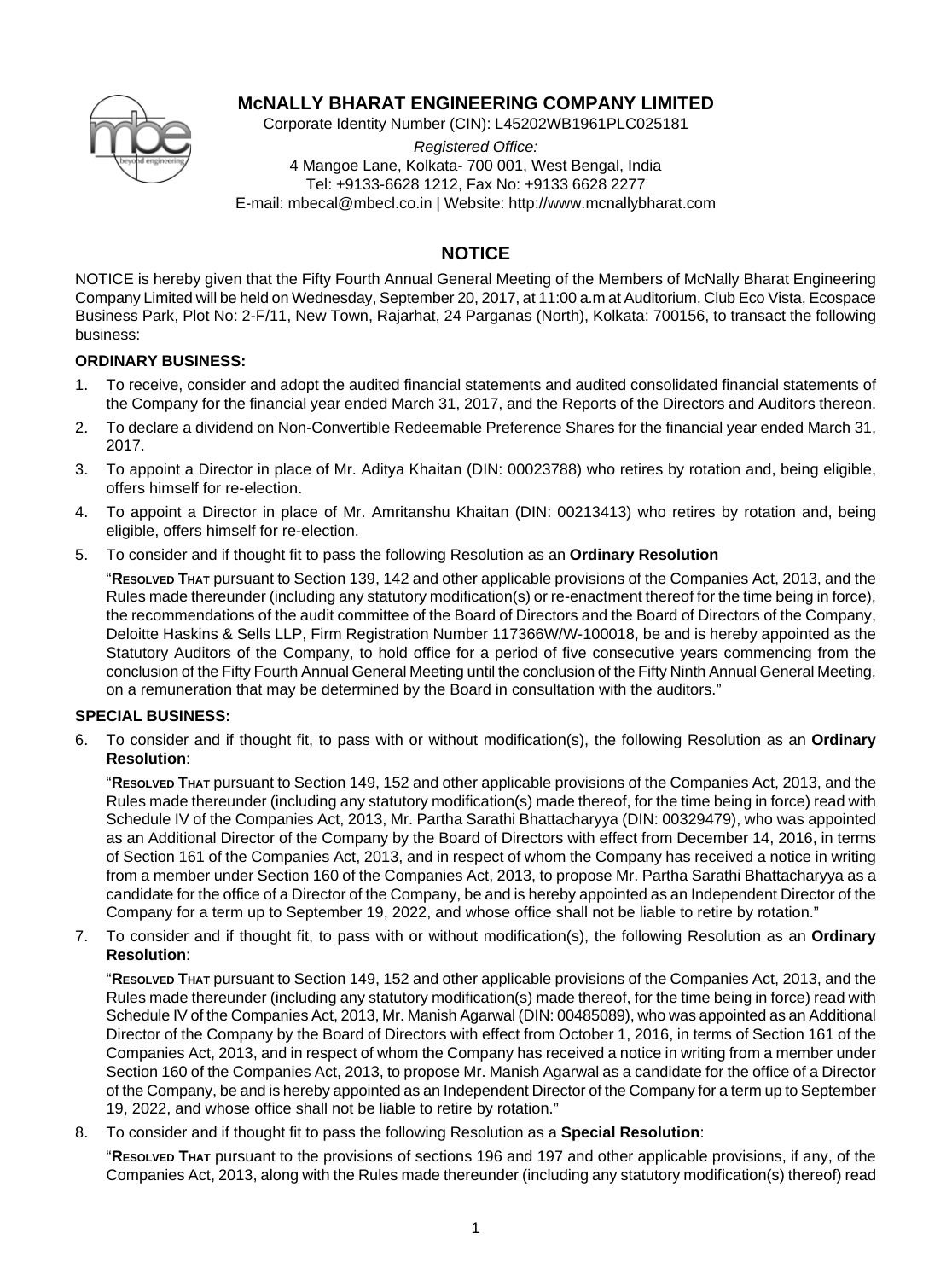with Schedule V of the Companies Act, 2013, approval of the Members be and is hereby accorded to the appointment of Mr. Srinivash Singh (DIN: 00789624), as the Managing Director of the Company, functioning in a professional capacity and who has attained the age of 71 Years, for a period of three years with effect from December 14, 2016, on the terms and conditions, including expressly the remuneration payable to him as Managing Director, as set out below:

Basic Salary: Rs. 10,00,000 /- per month (in the scale of Rs 10,00,000/- per month to Rs 15,00,000/- per month)

Performance Bonus: Payable annually, for each financial year, as may be determined by the Board.

Special Allowance: In addition to the salary and performance bonus payable, the Managing Director shall also be entitled to a Special Allowance of Rs. 5,00,000/- per month, which may be revised by the Board based on his performance.

Variable Pay and Other Benefits: As may be determined by the Board of Directors from time to time.

All the perquisites shall be limited to the ceiling as laid down in Schedule V of the Companies Act, 2013

#### **Provided that -**

- 1) For the purpose of calculating the above ceiling, perquisites and allowances shall be evaluated as per Income Tax Rules, wherever applicable. In the absence of such Rules, perquisites and allowances shall be evaluated at actual cost.
- 2) The Company's contributions to the Provident Fund Scheme and the Superannuation Fund Scheme in accordance with the Company's rules and regulations in force from time to time, shall not be included in the computation of the ceiling on perquisites to the extent these, either singly or put together, are not taxable, under Income Tax Act, 1961.
- 3) The Company's contributions to the Gratuity Fund in accordance with the Rules of the Company shall not be included in the computation of ceiling on perquisites.
- 4) Encashment of leave at the end of the tenure shall not be included in the computation of limits for the remuneration or perquisites/allowances aforesaid.
- 5) Provision for the use of the Company's car for official duties and telephone at residence (including payment for local calls and long distance calls) shall not be included in the computation of ceiling of perquisites.
- 6) The total remuneration payable to the Managing Director by way of Salary, performance bonus and perquisites shall not exceed 5%, and along with other Whole Time Directors, if any, 10% of the entire profit of the Company, calculated in accordance with Sections 197 and 198 of the Companies Act, 2013. In the event of absence or inadequacy of profit during the period, the Managing Director shall be paid the above remuneration as minimum remuneration."

"**RESOLVED FURTHER THAT** in the event of any statutory amendment or modification or relaxation in the provisions relating to the payment of remuneration to the managerial persons or to Schedule V to the Companies Act, 2013, the Board of Directors be and is hereby authorised to vary or increase the remuneration including salary, commission, perquisites, etc., within such prescribed limits."

"**RESOLVED FURTHER THAT** notwithstanding anything to the contrary contained hereinabove, where in any financial year the Company has no profits or its profits are inadequate, the remuneration as decided by the Board from time to time pursuant to the provisions of Schedule V of the Companies Act, 2013, shall be paid to Mr. Srinivash Singh as minimum remuneration with the approval of the Central Government, if required, till the end of his tenure."

"**RESOLVED FURTHER THAT** the Board of Directors of the Company be and is hereby authorised to take such steps expedient or desirable to give effect to this resolution."

9. To consider and if thought fit to pass the following Resolution as a **Special Resolution**:

**"RESOLVED THAT** pursuant to the provisions of Section 197 of the Companies Act, 2013 ('the Act'), read with the applicable provisions of Schedule V to the Act, Companies (Appointment & Remuneration of Managerial Personnel) Rules, 2014 and other statutory provisions as may be applicable and subject to the approval of the Central Government and such other approvals, as may be required, approval of the Members be and is hereby accorded to the Board of Directors of the Company to waive the recovery of remuneration amounting to Rs. 1,04,43,951 paid to Mr. Prabir Kumar Ghosh (DIN: 01912656) as the Whole Time Director of the Company during the financial year ended March 31, 2017, or such other amount as may be approved by the Central Government, over and above the limit prescribed under the provisions of Schedule V to the Act and that subject to the approval of the Central Government, the Managerial Remuneration paid to Mr. Prabir Kumar Ghosh, Whole Time Director, during the financial year ended March 31, 2017, be and is hereby approved."

**"FURTHER RESOLVED THAT**, the Board of Directors shall have the authority to take incidental action and also to alter and vary the terms and conditions of the remuneration from time to time within the scope of limits approved by the Central Government as may be agreed to between the Board of Directors and appointee."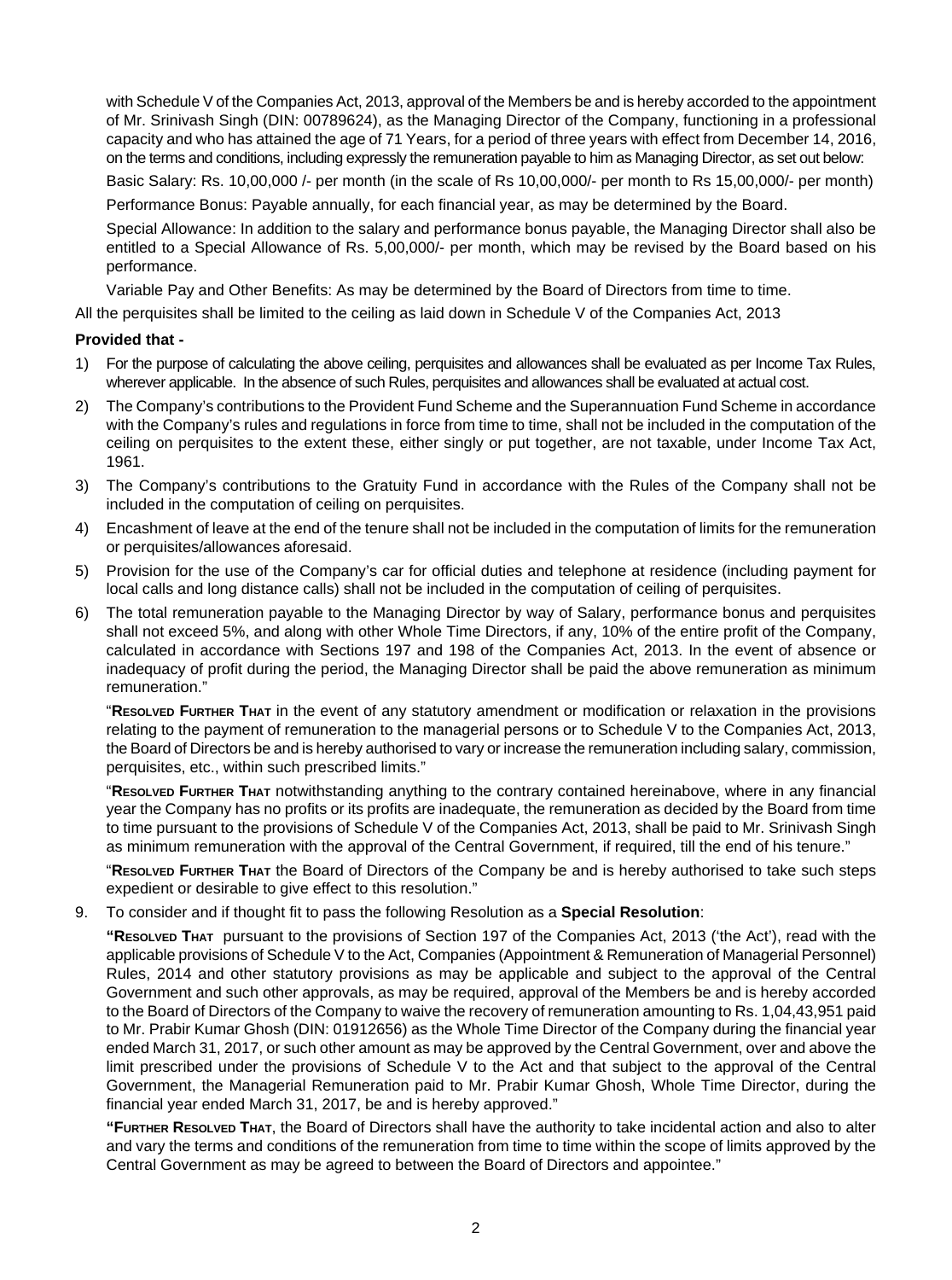10. To consider and if thought fit to pass the following Resolution as a **Special Resolution**:

**"RESOLVED THAT** pursuant to the provisions of Section 197 of the Companies Act, 2013 ('the Act'), read with the applicable provisions of Schedule V to the Act, Companies (Appointment & Remuneration of Managerial Personnel) Rules, 2014 and other statutory provisions as may be applicable and subject to the approval of the Central Government and such other approvals, as may be required, approval of the Members be and is hereby accorded to the Board of Directors of the Company to waive the recovery of remuneration amounting to Rs. 1,10,20,600 paid to Mr. Prasanta Kumar Chandra (DIN: 01919454) as the Whole Time Director & COO of the Company during the financial year ended March 31, 2017, or such other amount as may be approved by the Central Government, over and above the limit prescribed under the provisions of Schedule V to the Act and that subject to the approval of the Central Government, the Managerial Remuneration paid to Mr. Prasanta Kumar Chandra, Whole Time Director & COO, during the financial year ended March 31, 2017, be and is hereby approved."

**"FURTHER RESOLVED THAT**, the Board of Directors shall have the authority to take incidental action and also to alter and vary the terms and conditions of the remuneration from time to time within the scope of limits approved by the Central Government as may be agreed to between the Board of Directors and appointee."

11. To consider and if thought fit to pass the following Resolution as an **Ordinary Resolution**

"**RESOLVED THAT** in terms of Section 148 of the Companies Act, 2013 and the Rules made thereunder (including any statutory modification(s) or re-enactment thereof for the time being in force), the remuneration payable to the Cost Auditor M/s. A. Bhattacharya & Associates, Cost Accountants, appointed by the Board of Directors of the Company for conducting Audit of Cost Accounting records maintained by the Company as applicable, for the year ending March 31, 2018, the details of which are given in the Statement in respect of this item of business annexed to the Notice convening this Meeting, be and is hereby ratified".

12. To consider and if thought fit to pass the following Resolution as a **Special Resolution**

"**RESOLVED THAT** in supersession of the Special Resolution passed by the Members on September 24, 1997, and pursuant to Section 94 and other applicable provisions of the Companies Act, 2013 read with the Companies (Management and Administration) Rules, 2014, (including any statutory modification(s) or re-enactment thereof, for the time being in force), consent of the Members be and is hereby accorded to keep the Register of Members and Index of Members at the office of the Company's Registrar and Share Transfer Agents, Maheshwari Datamatics Private Limited at 23 R. N. Mukherjee Road, 5th floor, Kolkata - 700 001 or at such other place within Kolkata to which the said Office is shifted."

"Resolved Further That the Board of Directors of the Company be and is hereby authorized to take such steps as may be necessary or desirable to give effect to the aforesaid resolution."

> By Order of the Board of Directors For **McNally Bharat Engineering Company Limited**

Kolkata, August 11, 2017 *Company Secretary*

**Indranil Mitra**

## **NOTES**

- The Statement pursuant to Section 102(1) of the Companies Act, 2013, with respect to special business set out in the Notice is annexed hereto.
- **Members entitled to attend and vote at the Annual General Meeting (AGM) may appoint a Proxy to attend and vote thereat instead of himself. Proxy need not be a Member of the Company. Proxy forms, duly completed and stamped, must be received at the Company's Registered Office situated at 4 Mangoe Lane, Kolkata – 700001 at least forty-eight hours before the Meeting to be effective.**
- In terms of the provisions of the Companies Act, 2013, the Company proposes to appoint Messrs. Deloitte Haskins & Sells LLP, Chartered Accountants, as new Auditors of the Company for a period of five years from the conclusion of the forthcoming Annual General Meeting, in place of Messrs. Lovelock and Lewes who have been the Auditors of the Company for more than 13 years.
- A person can act as a proxy on behalf of members not exceeding fifty and holding in the aggregate not more than ten percent of the total share capital of the Company carrying voting rights. A member holding more than ten percent of the total share capital of the Company carrying voting rights may appoint a single person as proxy and such person shall not act as a proxy for any other person or shareholder.
- Members/Proxies should bring the Attendance Slip sent herewith, duly filled in, for attending the meeting.
- Corporate Members intending to send their authorised representatives to attend the meeting are requested to send a certified true copy of the Board Resolution of the Company that authorizes such representative to attend and vote on their behalf at the meeting.
- The Company is providing the facility of remote electronic voting to the Members and the details are set out in the Annexure set herewith.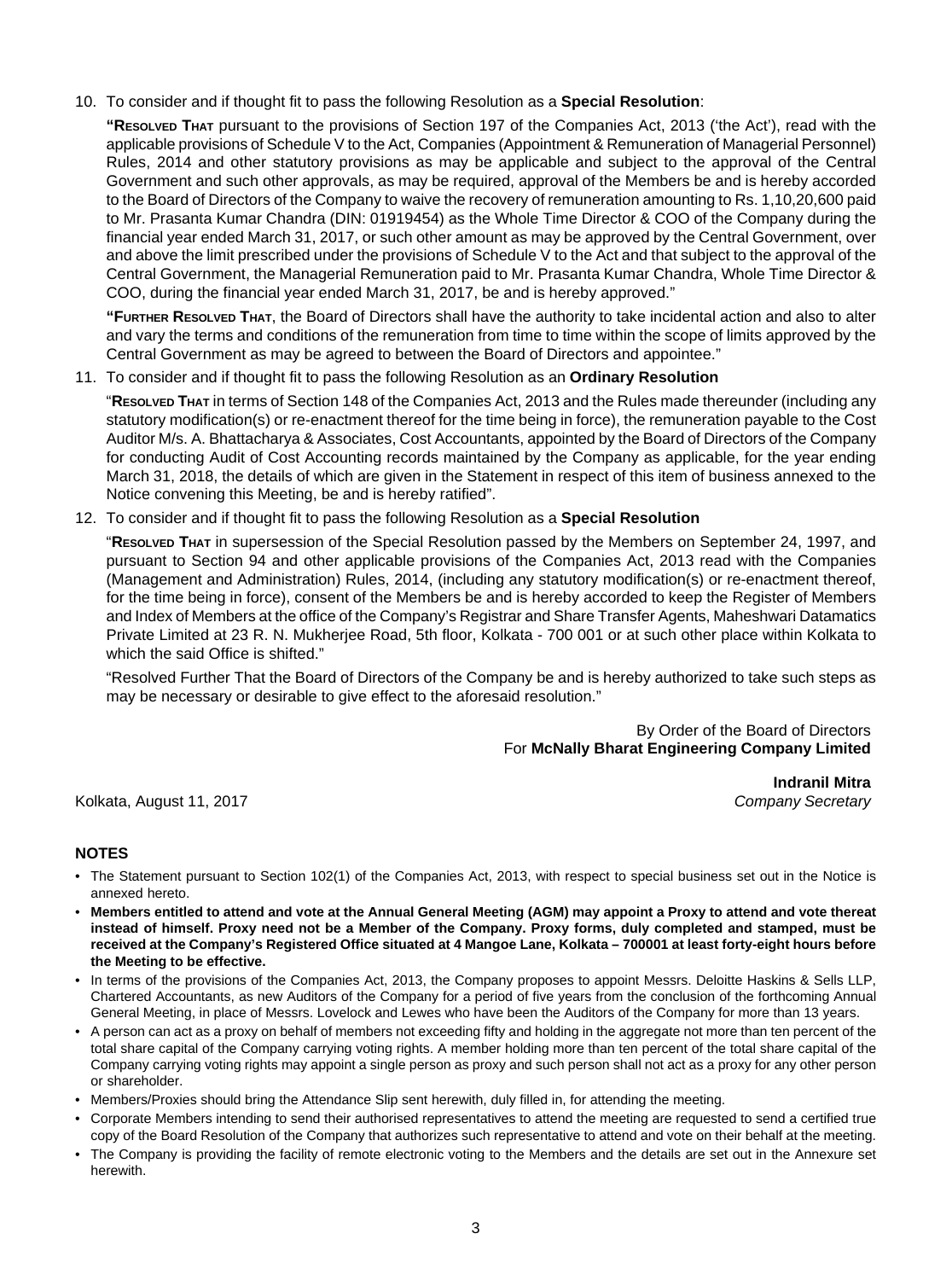- The voting rights for the shares are one vote per equity share registered in the name of the shareholders/ beneficial owners as of cutoff date of September 13, 2017.
- The company has transferred the unpaid or unclaimed dividends declared up to financial years 2008-09, from time to time, to the Investor Education and Protection Fund (IEPF) established by the Central Government. Pursuant to the provisions of Investor Education and Protection Fund (Uploading of information regarding unpaid and unclaimed amounts lying with companies) Rules, 2012, the Company has uploaded the details of unpaid and unclaimed amounts lying with the Company as on September 29, 2016 (date of last Annual General Meeting) on the website of the Company (*www.mcnallybharat.com*).
- The Members of the Company who have not yet encashed their dividend warrant(s) for the financial year ended March 31, 2010, and onwards as applicable, are requested to contact the Share Transfer Agent of the Company forthwith. Shares on which dividend remains unclaimed for seven consecutive years will be transferred to IEPF in terms of Section 124 of the Companies Act, 2013 and the applicable Rules made thereunder
- The facility for voting through ballot will be available at the AGM venue for those Members who do not cast their votes by remote evoting prior to the AGM. Members, who cast their votes by remote e-voting prior to the AGM, may attend the meeting but will not be entitled to cast their votes once again.
- The Register of Members and Share Transfer Books of the Company will remain closed from September 14, 2017 to September 20, 2017 (both days inclusive).
- Pursuant to the provisions of Section 124 of the Companies Act, 2013, the amount of the Dividend for the subsequent years remaining unpaid or unclaimed for a period of seven years from the date of transfer to Unpaid Dividend Account of the Company shall be transferred to the Investor Education and Protection Fund set up by the Government of India and no payments shall be made in respect of any such claims by the Fund.
- The Securities and Exchange Board of India (SEBI) has mandated the submission of Permanent Account Number (PAN) by every participant in securities market. Members holding shares in electronic form are, therefore, requested to submit their PAN to their Depository Participants with whom they are maintaining their demat accounts. Members holding shares in physical form can submit their PAN to the Company or its Registrar and Share Transfer Agent, Maheshwari Datamatics Private Limited, 23, R.N. Mukherjee Road, 5th Floor, Kolkata – 700001.
- Members who have not registered their e-mail addresses so far are requested to register their e-mail addresses for receiving all communication including Annual Report, Notices, Circulars, etc. from the Company electronically.
- The Shareholders are requested to send directly all documents, transfer, demat requests and other communication in relation thereto to the Registrar at their following address: M/S Maheshwari Datamatics Pvt. Ltd.

Unit: McNally Bharat Engineering Co. Ltd.

23 R. N. Mukherjee Road, 5th floor, Kolkata - 700 001

- Members may also note that the Annual Report of the Company for the Financial Year 2016-17 and the Notice of the AGM to be held on September 20, 2017, will be available in the "Investors" section on the Company's portal *http://www.mcnallybharat.com/*
- The information as required to be provided in terms of the Listing Agreement with the Stock Exchanges regarding the Directors who are proposed to be appointed/re-appointed is annexed.
- Members desiring any information as regards the Accounts or operations of the Company are requested to write to the Company at least seven days prior to the meeting so as to enable the Management to keep the information ready at the Meeting.

## **STATEMENT PURSUANT TO SECTION 102 OF THE COMPANIES ACT, 2013 IN RESPECT OF ITEMS OF SPECIAL BUSINESS SET OUT IN THE NOTICE CONVENING THE MEETING:**

#### **Item No. 6**

Mr. Partha Sarathi Bhattacharyya was appointed with effect from December 14, 2016, as an Additional Director to hold office up to the date of the forthcoming Annual General Meeting.

The Company has received notice in writing along with the requisite fee of Rs. One Lakh from a member of the Company under Section 160 of the Companies Act, 2013, proposing the candidature of Mr. Partha Sarathi Bhattacharyya as an Independent Director of the Company

The Company has received from Mr. Partha Sarathi Bhattacharyya a letter of consent to act as an Independent Director of the Company and intimation that he is not disqualified under Section 164(2) of the Companies Act, 2013.

The Company seeks the approval of the Members for the appointment of Mr. Partha Sarathi Bhattacharyya to act as an independent director of the Company for a term upto September 19, 2022, and his office shall not be liable to retire by rotation.

#### **Brief Background:**

Mr. Partha Sarathi Bhattacharyya served as the Managing Director of Haldia Petrochemicals Limited from March 31, 2011 to June 2012. He also served as Chairman and Managing Director of Bharat Coking Coal Ltd. (BCCL) since November 2003. He served as Chairman, Coal India Ltd. (CIL) from January 10, 2006 to February 28, 2011. Upon joining CIL, he initiated action on a few major strategic areas such as thrust on underground mining, coal beneficiation, land reclamation, etc. He has spearheaded introduction of Integrity Pact in high value procurements with the objective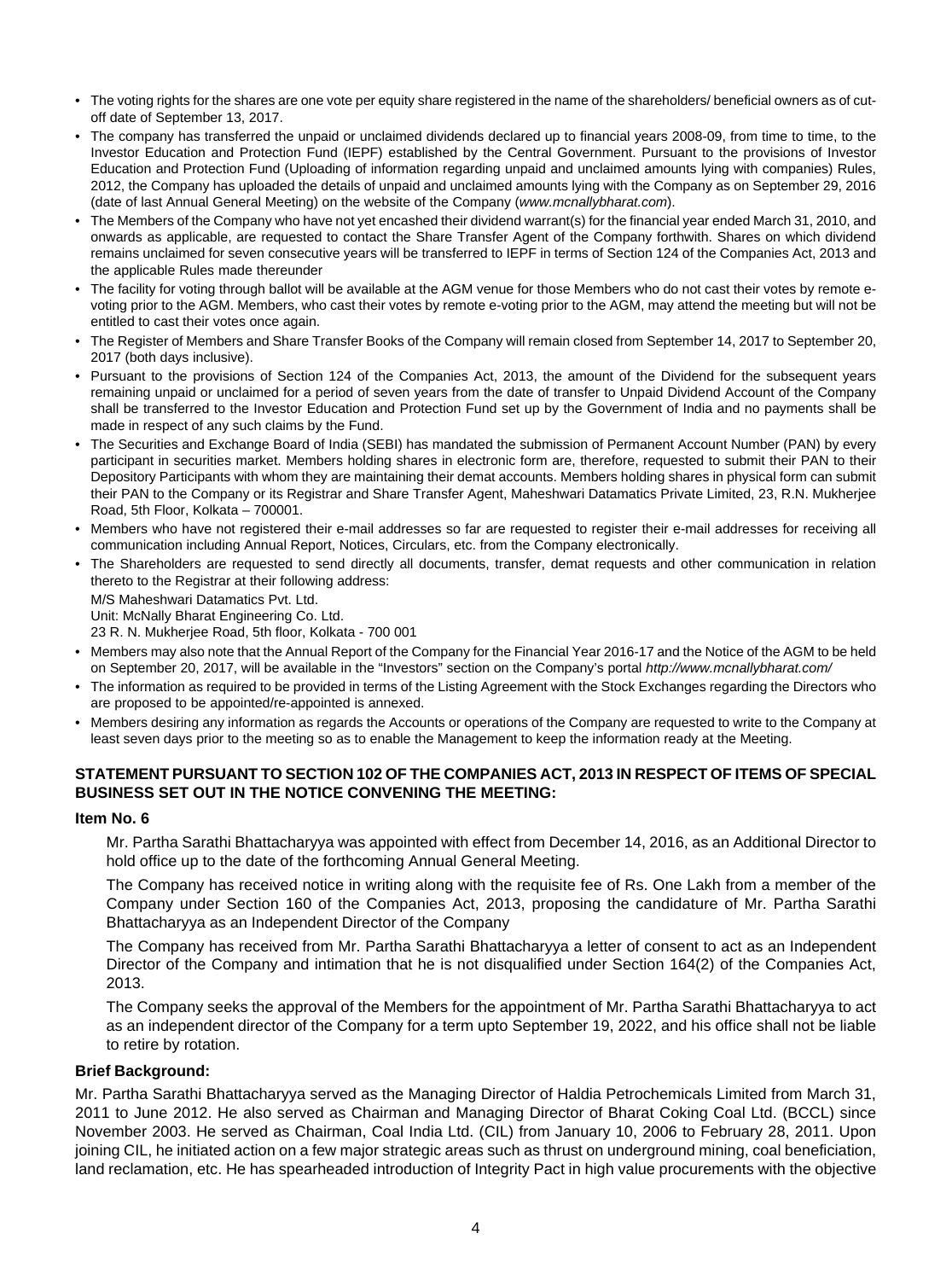of bringing transparency, equity, fairness and speedy decision making. He was felicitated by the Citizens Forum of Dhanbad on February 23, 2008 for the pivotal role played in the turnaround of BCCL. He had eight weeks' intensive programme on Project Appraisal & Management at Harvard University in 1990, two weeks programme on Capital Markets of Euro money raising in UK and two weeks' Advanced Management Programme-2006 at Cambridge, UK. He had extensively toured outside India, on various business assignments and had accompanied high level teams for discussions and negotiations with World Bank and other international organizations.

Mr. Partha Sarathi Bhattacharyya currently holds no shares in the Company. He is not related to any of the Directors in the Board of Directors of the Company. He currently serves as a director in the following listed entities:

- Deepak Fertilisers And Petrochemicals Corporation Ltd
- Usha Martin Limited
- Ramkrishna Forgings Ltd
- Haldia Petrochemicals Limited

None of the Directors, other than Mr. Partha Sarathi Bhattacharyya, are interested or concerned in the resolution.

Your Directors recommend the resolution for appointment of Mr. Partha Sarathi Bhattacharyya for approval of the members.

## **Item No. 7**

Mr. Manish Agarwal was appointed with effect from October 1, 2016, as an Additional Director to hold office up to the date of the forthcoming Annual General Meeting.

The Company has received notice in writing along with the requisite fee of Rs. One Lakh from a member of the Company under Section 160 of the Companies Act, 2013, proposing the candidature of Mr. Manish Agarwal as an Independent Director of the Company

The Company has received from Mr. Manish Agarwal a letter of consent to act as an Independent Director of the Company and intimation that he is not disqualified under Section 164(2) of the Companies Act, 2013.

The Company seeks the approval of the Members for the appointment of Mr. Manish Agarwal to act as an independent director of the Company for a term upto September 19, 2022, and his office shall not be liable to retire by rotation.

## **Brief Background:**

Mr. Agarwal has been involved in Financial Services for more than 16 years. He has completed numerous Corporate, Trade & Structured financing, Strategic business advisory & Restructuring. He has been part of starting & consolidating several businesses from conceptualization to implementation.

He is the Founder of Leverage Capital Group in India. He also serves on the main Board of Oxley's holding company and overseas Oxley Group business in India.

Mr. Agarwal is a Visionary Entrepreneur & Investor and responsible for Identifying, Evaluating and Capitalizing on business opportunities for the group. He is also associated with Micro-Finance Lending Business, Real Estate Development & Management and Mining & International Trading.

Mr. Agarwal is a Chartered Financial Analyst, Post Graduate in Business Management and is a qualified Cost & Management Accountant.

Mr. Manish Agarwal currently holds no shares in the Company. He is not a director in any listed company other than in his current position in this Company. He is not related to any of the Directors in the Board of Directors of the Company.

None of the Directors, other than Mr. Manish Agarwal, are interested or concerned in the resolution.

Your Directors recommend the resolution for appointment of Mr. Manish Agarwal for approval of the members.

## **Item No. 8**

The Nomination & Remuneration Committee of the Board of Directors of the Company recommended the appointment of Mr. Srinivash Singh as the Managing Director of the Company for a period of three years with effect from December 14, 2016, on the terms and conditions specified in Resolution No. 8 above. The Board of Directors, thereafter at their meeting held on December 14, 2016, appointed him as the Managing Director of the Company for a period of three years with effect from December 14, 2016, subject to the approval of the Members of the Company, on the said terms and conditions as has been specified in Resolution No. 8 given above.

Mr. Srinivash Singh has attained the age of 71 years. Therefore, under the provisions of Part I of Schedule V of the Companies Act, 2013, the Company seeks members' approval for his appointment through a Special Resolution.

Keeping in view the immense contribution of Mr Singh towards the turnaround of the Company in the past and running it successfully as its Managing Director with his vast knowledge and experience in the EPC Sector and having regard to his sound health, it would be in the interest of the Company to appoint him as Managing Director of the Company, considering his proven track record.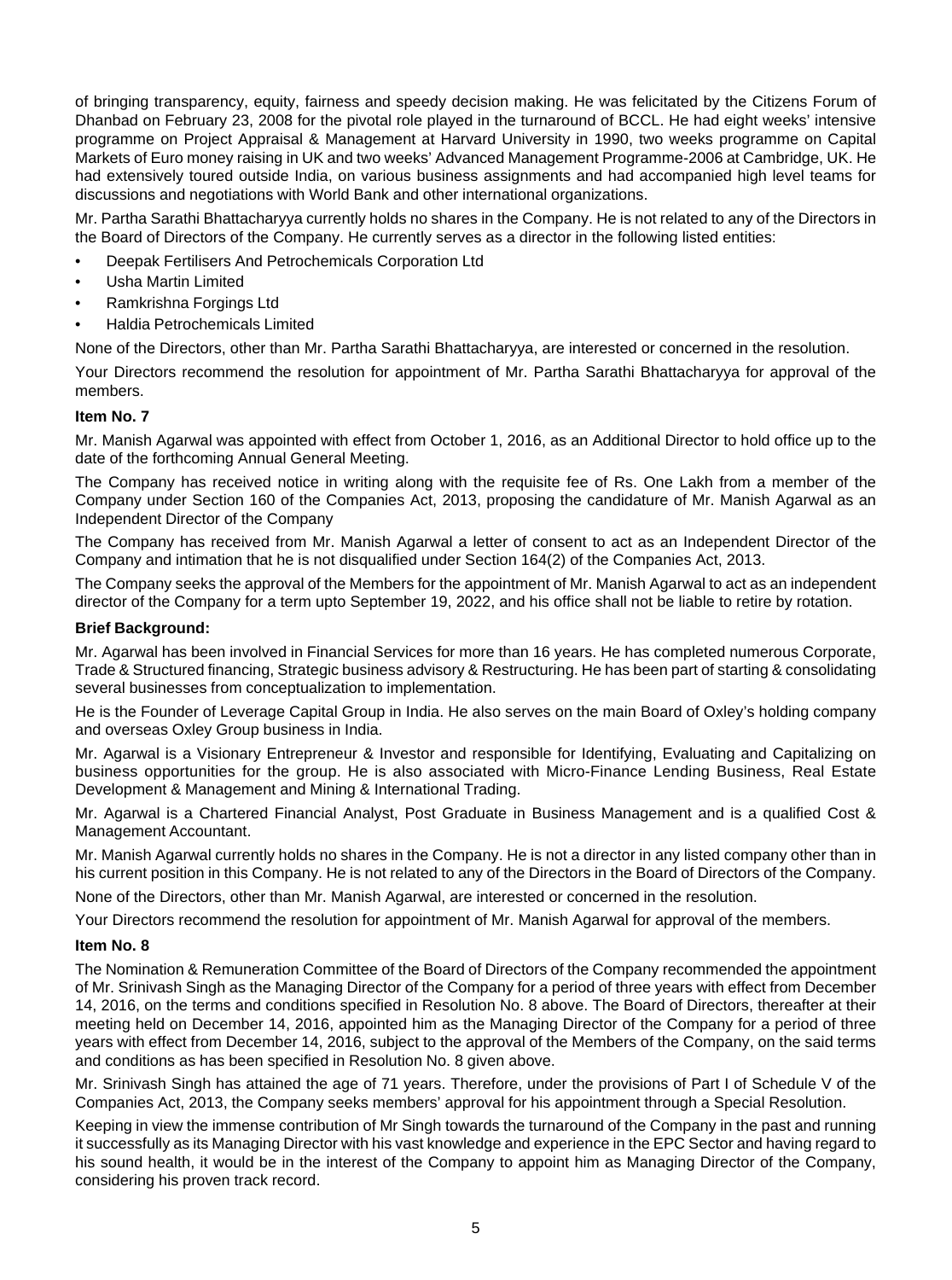Mr. Srinivash Singh currently holds no shares in the Company. He is not related to any of the Directors in the Board of Directors of the Company. He is currently not a Director in any other listed company.

No Director, key managerial personnel or their relatives, except Mr. Srinivash Singh, to whom the resolution relates, is interested or concerned with the resolution.

The Board recommends the resolution set forth in Item No. 8 for the approval of the members.

#### **Item No. 9**

The Nomination & Remuneration Committee of the Board of Directors of the Company recognized the contributions of Mr. Prabir Kumar Ghosh (DIN: 01912656) to the Company as its Whole Time Director & Group CFO. The Committee, therefore, recommended his appointment as the Whole Time Director of the Company for a period of three years with effect from July 4, 2016, on the terms and conditions specified as given below. The Board of Directors, thereafter at their meeting held on June 29, 2016, appointed him as the Whole Time Director of the Company for a period of three years with effect from July 4, 2016, which was thereafter approved by the Members of the Company at their Annual General Meeting held on September 29, 2016, on the said terms and conditions as given below:.

**Period of appointment:** Three years with effect from July 4, 2016

**Salary:** Rs.305,000/- per month, in the scale of Rs.150,000/- to Rs.750,000/-, with authority to the Board of Directors to revise the same from time to time and give such annual increment/increase.

**Performance Bonus:** Payable annually, for each financial year, as may be determined by the Board.

**Reimbursement:** In addition to the salary and performance bonus payable, the Whole Time Director shall also be entitled to reimbursement of Rs. 395,000/- per month, in the scale of Rs. 300,000/- to Rs.1,000,000/-.

**Variable Pay and Other Benefits:** As may be determined by the Board of Directors from time to time.

All the perquisites shall be limited to the ceiling as laid down in Schedule V of the Companies Act, 2013.

The Board considered that the waiver of recovery of remuneration paid to Mr. Prabir Kumar Ghosh during the financial year 2016-17 would be justified due to the immense contribution made by him to the Company during the challenging period faced by the Company and the EPC sector in general. The Board accordingly decided to approach the Members of the Company to seek their approval by way of Special Resolution to the remuneration payable to the Managing Director and waiver of recovery of the remuneration amounting to Rs. 1,04,43,952/- paid to him during the financial year ended March 31, 2017.

Mr. Prabir Kumar Ghosh currently holds no shares in the Company. He is not related to any of the Directors in the Board of Directors of the Company. He is currently not a director in any listed company.

No director, key managerial personnel or their relatives, except Mr. Prabir Kumar Ghosh, to whom the resolution relates, is interested or concerned with the resolution.

The Board recommends the resolution set forth in Item No. 9 for the approval of the Members.

#### **Item No. 10**

The Nomination & Remuneration Committee of the Board of Directors of the Committee recognized the contributions of Mr. Prasanta Kumar Chandra (DIN:01919454) to the Company as its Whole Time Director & COO. The Committee, therefore, recommended extending the tenure of his appointment as the Whole Time Director & COO of the Company for a period of three years with effect from February 15, 2016, on the terms and conditions specified as given below. The Board of Directors, thereafter at their meeting held on February 12, 2016, extended his tenure as the Whole Time Director & COO of the Company for a further period of three years with effect from February 15, 2016, which was thereafter approved by the Members of the Company at their Annual General Meeting held on September 29, 2016, on the said terms and conditions as given below:

**Period of appointment:** Three years with effect from February 15, 2016.

**Basic Salary**: Rs. 3,05,000 /- per month (in the scale of Rs 1,50,000/- per month to Rs 7,50,000/- per month)

**Performance Bonus**: Payable annually, for each financial year, as may be determined by the Board.

**Reimbursement**: In addition to the salary and performance bonus payable, the Whole Time Director shall also be entitled to reimbursement of Rs.549,000/- per month, in the scale of Rs.400,000/- to Rs.1,000,000/-

**Variable Pay and Other Benefits**: As may be determined by the Board of Directors from time to time.

All the perquisites shall be limited to the ceiling as laid down in Schedule V of the Companies Act, 2013

The Board considered that the waiver of recovery of remuneration paid to Mr. Prasanta Kumar Chandra during the financial year 2016-17 would be justified due to the immense contribution made by him to the Company during the challenging period faced by the Company and the EPC sector in general. The Board accordingly decided to approach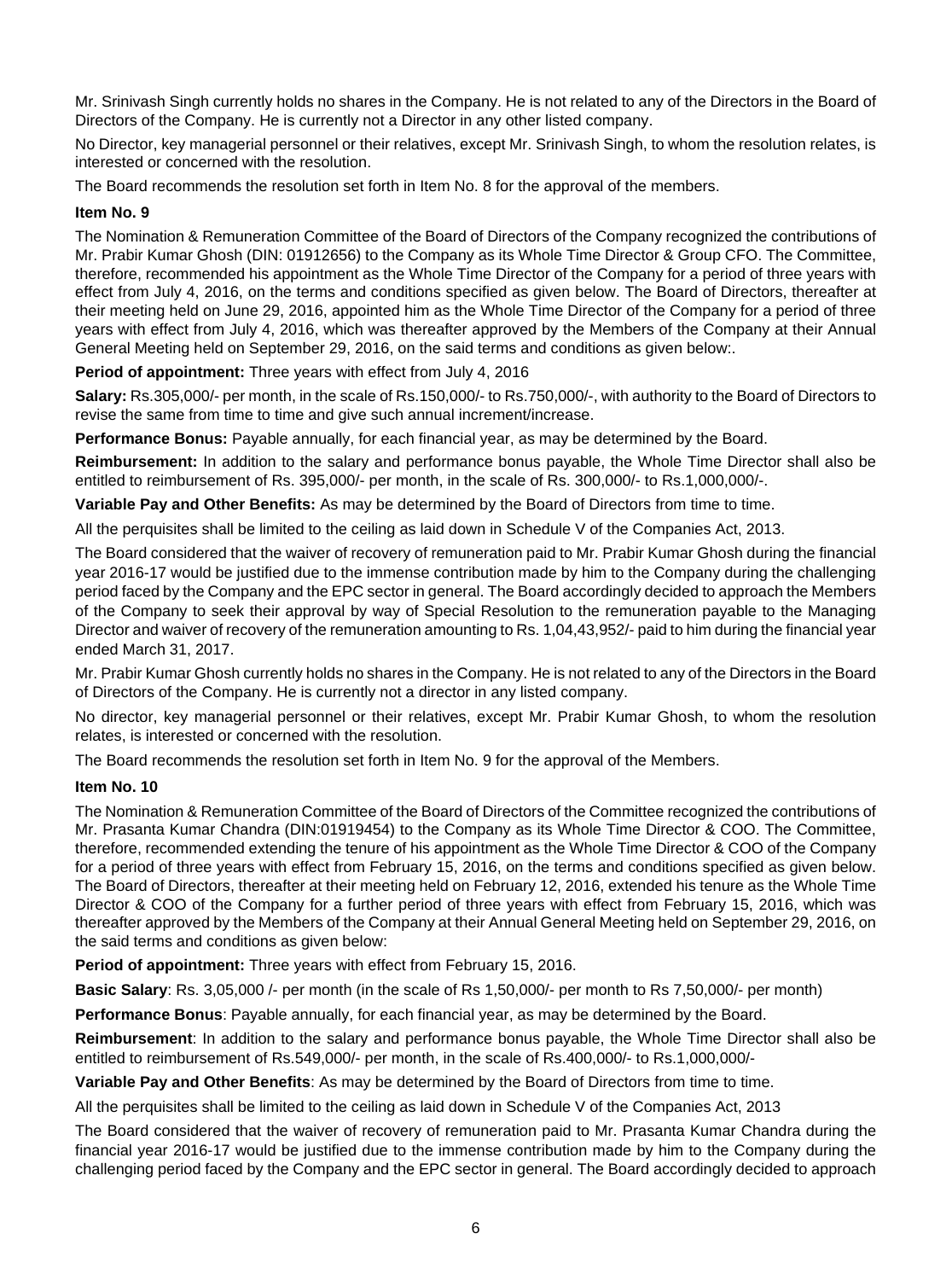the Members of the Company to seek their approval by way of Special Resolution to the remuneration payable to the Managing Director and waiver of recovery of the remuneration amounting to Rs. 1,10,20,600/- paid to him during the financial year ended March 31, 2017.

Mr. Prasanta Kumar Chandra currently holds no shares in the Company. He is not related to any of the Directors in the Board of Directors of the Company. He is currently not a director in any listed company.

No director, key managerial personnel or their relatives, except Mr. Prasanta Kumar Chandra, to whom the resolution relates, is interested or concerned with the resolution.

The Board recommends the resolution set forth in Item No. 10 for the approval of the Members.

## **Item No. 11**

The Board of Directors, on the recommendation of the Audit Committee, had approved the appointment of M/s A. Bhattacharya & Associates, Cost Accountants, as Cost Auditors of the Company, subject to approval(s) as may be necessary, for auditing the cost accounts of the Company relating to the products as applicable for the financial year 2017-18 at a remuneration of Rs. 2,00,000/- and service tax at the applicable rate and reimbursement of out of pocket expenses at actual.

In terms of Section 148 of the Companies Act, 2013 read with the Companies (Audit and Auditors) Rules, 2014, the remuneration payable to the Cost Auditors is to be ratified by the Shareholders of the Company.

The Board recommends the resolution set out at Item No. 11 for the approval of the Members of the Company.

None of the Directors and Key Managerial Personnel of the Company and their relatives is concerned or interested, financial or otherwise, in the resolution set out at Item No. 11.

## **Item No. 12**

At the AGM held on September 24, 1997, the Members had approved that the Register and Index of Members of the Company be kept at the office of Maheshwari Datamatics Private Limited, Registrar and Share Transfer Agent (RTA) of the Company, at 6 Mangoe Lane, Kolkata – 700 001, instead of at the Registered Office of the Company.

The RTA has shifted its office to 23 R. N. Mukherjee Road, 5th floor, Kolkata – 700 001. In order to improve the efficiency in the discharge of investor services, it is proposed to keep the Register and Index of Members at the office of the RTA located at 23 R. N. Mukherjee Road, 5th floor, Kolkata – 700 001, in place of 6 Mangoe Lane, Kolkata- 700 001 or at such other place within Kolkata to which the said Office may be shifted.

The aforesaid change requires the approval of the members by way of a Special Resolution. Accordingly, the Board recommends the resolution set out at Item No. 12 for the approval of the Members of the Company. As required, the Registrar of Companies, West Bengal, shall be given in advance, a copy of this proposed Resolution.

None of the Directors and Key Managerial Personnel of the Company and their relatives is concerned or interested, financially or otherwise, in the resolution set out at Item No. 12.

# **INFORMATION OF PERSONNEL UNDER SECTION II OF PART II OF SCHEDULE V OF THE COMPANIES ACT, 2013**

## **For Item No. 8**

# **Mr. Srinivash Singh**

# **1. Background Details**

Mr. Singh brings in more than four and half decades of experience in successfully managing EPC projects in the country, besides running large manufacturing units. Mr. Singh took over as senior vice president (projects) in the year 1995, in the Company when it wanted to close down its project operations due to continuous loss. Mr. Singh, with his quest to revive the division, took drastic measures and made a turnaround of the project operations within a year's time and was elevated to become a Director in the board of the Company in the year 2000 & Managing Director in the year 2004. The project operation started expanding in turnover and profit continuously under his leadership and crossed Rs. 2,000 Crores in 2010.

Mr. Srinivash Singh has earned his laurels as an entrepreneur in the EPC universe the hard way. With over fortyfive years of hands-on experience in implementation of projects he has developed an uncanny insight into the basic requirements of any project. He inspired the team of Engineers & Technical experts to deliver on time every time. In this Company, he initiated training at all its levels throughout the year, often inviting the best trainers from reputed Technical Institutes like IIT, IIM, the Indian School of Mines, Dhanbad, and various Research Institutes under the Central Government. Moreover, he empanelled reputed scientists, professors and experts to make their skills available to the Company at all times.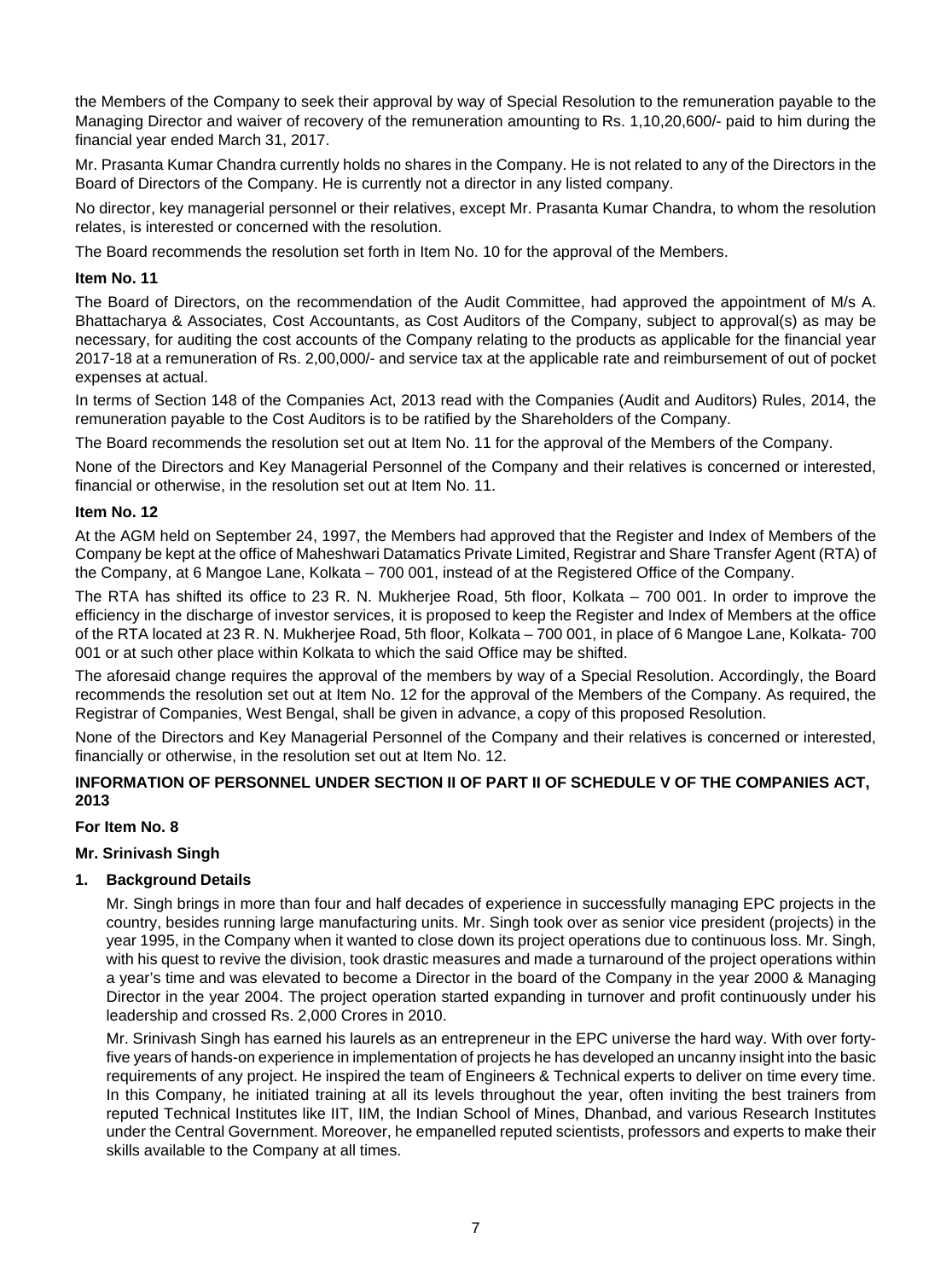Mr. Srinivash Singh's engaging personality also helped to make strategic tie-ups with a number of foreign entrepreneurs and experts who were motivated to look at the larger perspective of the gigantic growth in the infrastructure sector in India and arrive at mutually beneficial agreements with MBE, that did not result in outflows greater than the benefits earned, which is often the case. In his earlier tenure as Managing Director of MBE he also successfully negotiated and purchased a number of foreign companies in Hungary, Germany, South Africa and Brazil.

## **2. Past Remuneration**

Mr. Singh has not drawn any remuneration from the Company during the past three financial years starting from 2016-17.

## **3. Recognition or awards**

Mr. Srinivash Singh is the recipient of awards in domestic and international levels in recognition of Fastest Growing Indian Company Excellence and Excellent Performance & Commitment to the Quality and Excellence of its Services from International Achievers Conference, New Delhi & Global Trade Leaders' Club, Madrid, Spain, respectively on behalf of the Company he represented as Managing Director.

## **4. Job profile and his suitability**

Mr. Singh had earlier turned around the project operations of the Company and had set it in on the path of profitability. With his deep insights on and hands on experience in the EPC sector in which the Company operates, Mr. Singh can be considered as the most suitable person for the position of the Managing Director of the Company.

## **5. Remuneration proposed**

The details of the remuneration proposed are already given in the body of the resolution in Item No. 8.

- **6. Comparative remuneration profile with respect to size of the Company, profile of the position and person** The remuneration proposed is considered to be justified and competitive considering the industry, size of the Company, the responsibilities undertaken and the credentials of the Managing Director.
- **7. Pecuniary relationship directly or indirectly with the Company, or relationship with the managerial personnel, if any**

Except for the remuneration drawn by him from the Company, Mr. Singh has no direct or indirect pecuniary relationship with the Company. Additionally, Mr. Singh has no relationship with any of the managerial personnel of the Company.

## **For Item No. 9**

## **Mr. Prabir Kumar Ghosh**

# **1. Background Details**

Mr. Prabir Kumar Ghosh is a qualified Chartered Accountant (trained in Price Waterhouse) with over 31 years of experience in the areas of Financial Policies and Systems, Corporate Finance, Treasury Management, Manufacturing Accounting, International Finance including GDR, ECB & Suppliers credit, Taxation, Commercial Function including export, import, purchase, exim matters, handling and leading techno--commercial team for large projects, information system development, General Management, Industrial relations and Corporate Strategy. Till 1998 he was Sr Vice-President (Treasury), heading financial & commercial functions of India Foils Limited. Between 1999-2001 he served as President in IFB Agro Industries Ltd., having businesses in distillery, Liquor, marine processing and export. Since November 2001, he is working as Chief Financial Officer in MBE. He has played a crucial role in reengineering process and repositioning of the Company to its current form.

He is serving as an active member in different committees and sub-committees (both in Eastern India and at national level) of CII, Bengal Chamber, and Indian Chamber. Mr. Ghosh also is a visiting guest faculty of Globsyn Business School.

## **2. Past Remuneration**

Mr. Prabir Kumar Ghosh has drawn the following remuneration from the Company during the past three financial years starting from 2016-17:

| <b>Particulars</b>                 | 2016-17     | 2015-16     | 2014-15     |
|------------------------------------|-------------|-------------|-------------|
| Salary                             | 98.34.290   | 1,09,47,900 | 1,08,17,741 |
| Performance Bonus                  | -           |             |             |
| Contribution to PF and other funds | 5.56.421    | 5,67,300    | 5,67,300    |
| Perguisites                        | 53.240      | 14.400      | 33,830      |
| <b>Total Remuneration</b>          | 1,04,43,951 | 1,15,29,600 | 1,14,18,871 |

Amount (In Rs.)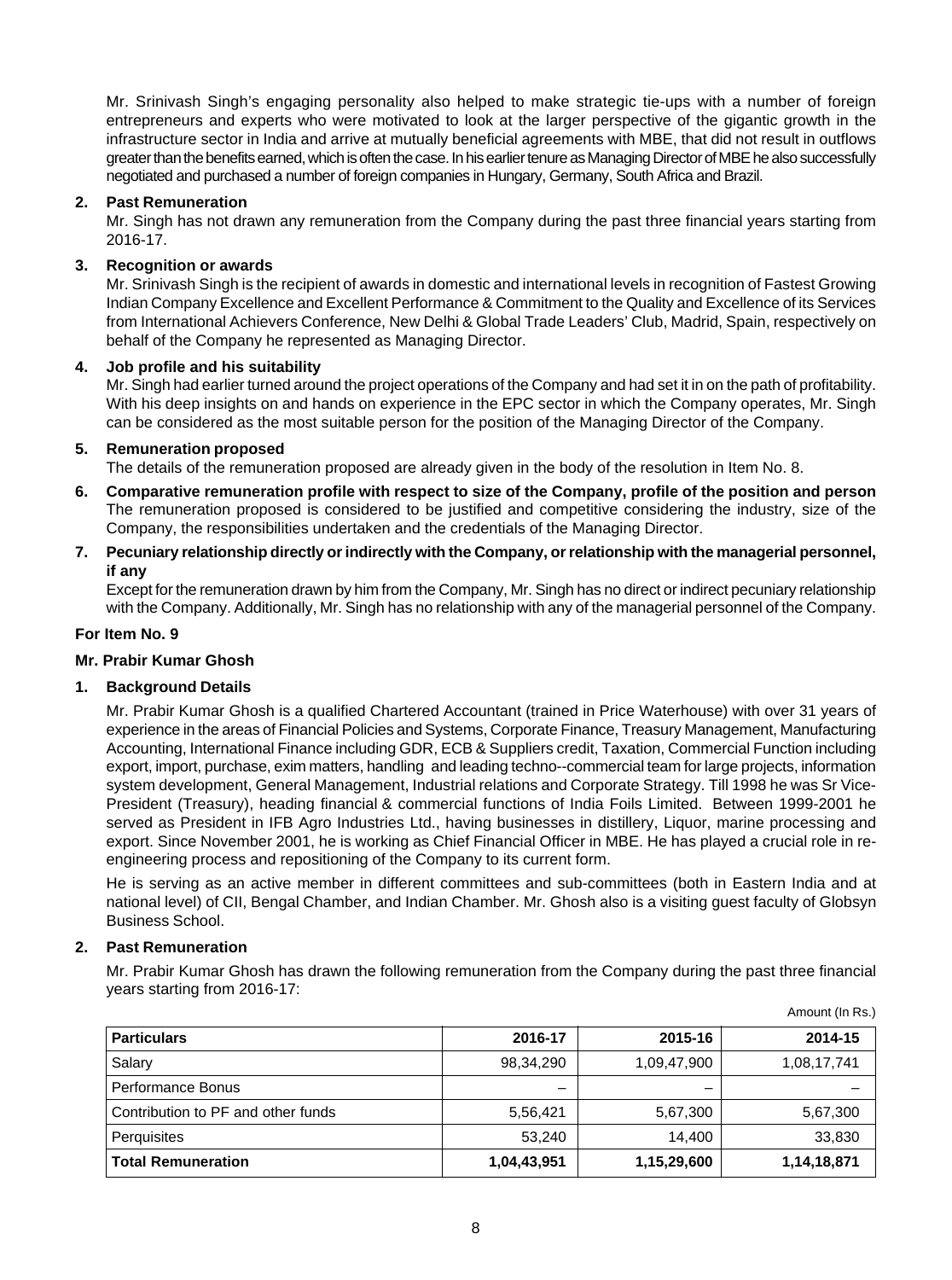## **3. Job profile and his suitability**

Mr. Ghosh has been the Whole Time Director and CFO of the Company since 2011 and has been in charge of the Finance, Treasury and Accounts function of the Company. With his expertise in the finance functions and vast experience in the EPC sector in which the Company operates, Mr. Ghosh can be considered as the most suitable person for the position of the Whole Time Director of the Company.

#### **4. Remuneration proposed**

The details of the remuneration proposed are already given in the body of the resolution in Item No. 9.

- **5. Comparative remuneration profile with respect to size of the Company, profile of the position and person** The remuneration proposed is considered to be justified and competitive considering the industry, size of the Company, the responsibilities undertaken and the credentials of the Whole Time Director.
- 6. Pecuniary relationship directly or indirectly with the Company, or relationship with the managerial personnel, if any

Except for the remuneration drawn by him from the Company, Mr. Ghosh has no direct or indirect pecuniary relationship with the Company. Additionally, Mr. Ghosh has no relationship with any of the managerial personnel of the Company.

## **For Item No. 10**

## **Mr. Prasanta Kumar Chandra**

#### **1. Background Details**

Mr. Prasanta Kumar Chandra is a Mechanical Engineer, a Cost Accountant and has done his Post-graduation in Marketing Management. He has a brilliant academic record to his credit. He was 1977 batch all-branch topper in engineering from Bengal Engineering College, Shibpore. Later he secured All India First Rank in ICWAI final examination in 1984.

He has approximately 39 years of experience in various Multi-National and professionally managed Companies located at Kolkata, Mumbai and Jakarta (Indonesia) in the field of Design & Engineering, Manufacturing, Project Management, Operations Management and Corporate Planning.

He has been associated with various Institutes like the Institute of Cost & Works Accountants - India and the Mumbai University Master of Management Science Programme as a part-time Faculty Member on Finance Management, Management Accounting, Operations Management, Project Management etc. He has also acted as a UNDP Consultant at Dhaka for conducting a training programme at Institute of Cost & Management Accountants Bangladesh for management subjects, including Project Cost Control.

## **2. Past Remuneration**

Mr. Prasanta Kumar Chandra has drawn the following remuneration from the Company during the past three financial years starting from 2016-17:

Amount (In Rs.)

| <b>Particulars</b>                 | 2016-17     | 2015-16     | 2014-15     |
|------------------------------------|-------------|-------------|-------------|
| Salary                             | 1,03,98,900 | 1,03,83,900 | 1,03,83,900 |
| Performance Bonus                  | ۰           | -           |             |
| Contribution to PF and other funds | 5,67,300    | 5,67,300    | 5,67,300    |
| Perguisites                        | 54.400      | 14.400      | 13,800      |
| <b>Total Remuneration</b>          | 1,10,20,600 | 1,09,65,600 | 1,09,65,000 |

#### **3. Job profile and his suitability**

Mr. Chandra has been the Whole Time Director and COO of the Company since 2011 and has been in charge of the Project Implementation and Management function of the Company. With his expertise in Project Management and vast experience in the EPC sector in which the Company operates, Mr. Chandra can be considered as the most suitable person for the position of the Whole Time Director of the Company.

#### **4. Remuneration proposed**

The details of the remuneration proposed are already given in the body of the resolution in Item No. 10.

**5. Comparative remuneration profile with respect to size of the Company, profile of the position and person** The remuneration proposed is considered to be justified and competitive considering the industry, size of the Company, the responsibilities undertaken and the credentials of the Whole Time Director.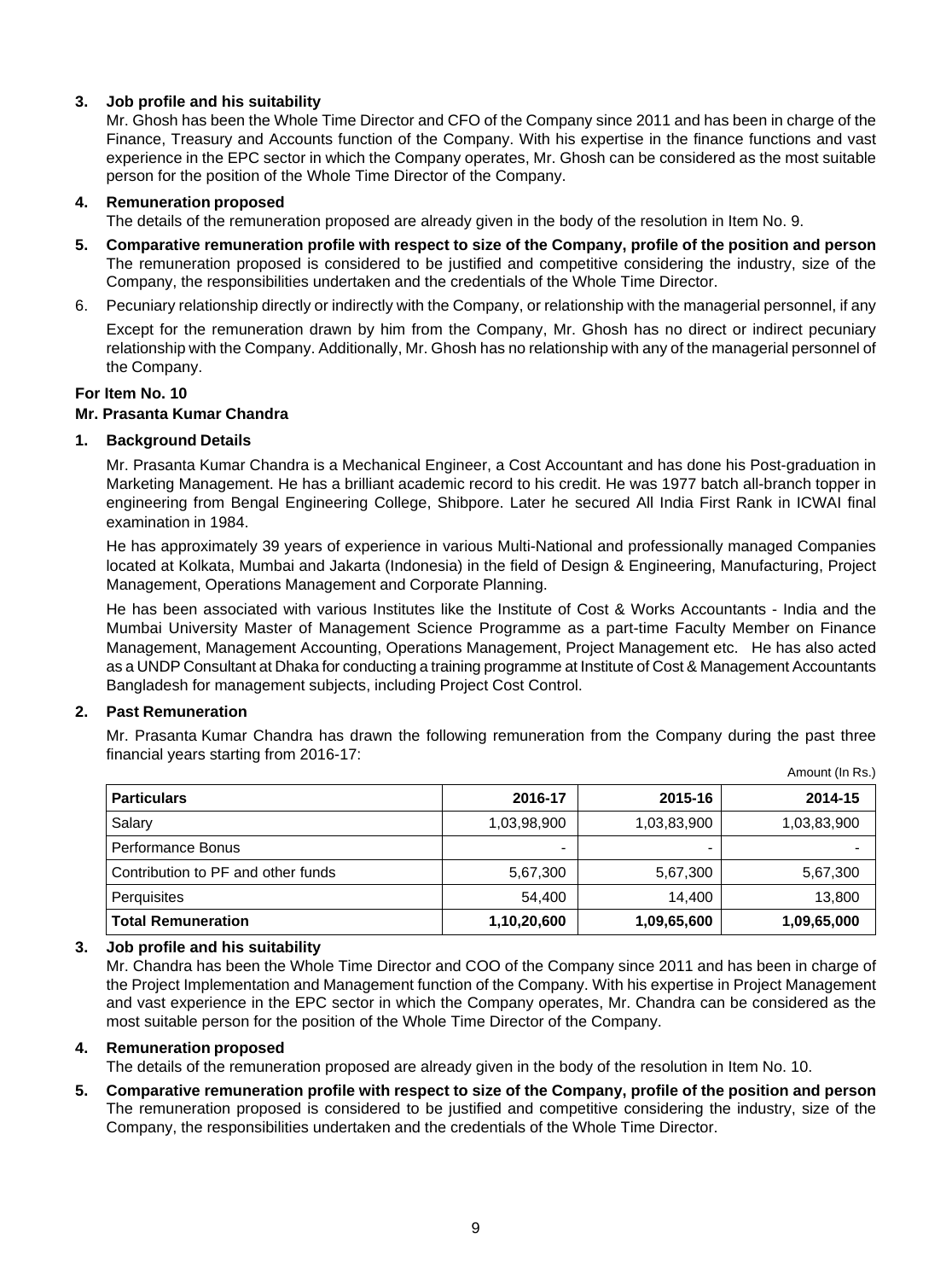## **6. Pecuniary relationship directly or indirectly with the Company, or relationship with the managerial personnel, if any**

Except for the remuneration drawn by him from the Company, Mr. Chandra has no direct or indirect pecuniary relationship with the Company. Additionally, Mr. Chandra has no relationship with any of the managerial personnel of the Company.

## **ADDITIONAL INFORMATION COMMON FOR ITEM 8, 9 & 10 OF THE STATEMENT ABOVE:**

## **General Information:**

## **1. Nature of Industry**

Engineering, Procurement and Construction (EPC) line of activities.

## **2. Date of commencement of commercial production**

This is an active Company and is in operation since 1961.

## **3. Financial Performance based on given indicators**

For the financial year ended March 31, 2017 –

| Turnover                  | Rs. 244,063.64 lacs                        |
|---------------------------|--------------------------------------------|
| Expenses                  | : Rs. 279.016.96 lacs                      |
| Loss Before Taxes         | $\therefore$ Rs. 54.953.32 lacs            |
| Tax Expense               | Rs. 49.125.79 lacs                         |
| Loss After Taxes          | Rs. 5,827.53 lacs                          |
| Earnings per Equity Share | Rs. (12.30) (Basic), Rs. (12.30) (Diluted) |

# **4. Foreign Investments or collaborations**

The Company has the following major foreign subsidiaries:

- a. MBE Mineral Technologies Pte Ltd: Invested amount is US\$ 5,011,373 (649,459 Equity Shares of S'pore Dollar 10 each)
- b. MBE Minerals Zambia Ltd: Invested amount is US\$ 10,000 (49,999,996 Equity Shares of ZMK 1 each)
- c. McNally Bharat Engineering (SA) Proprietary Limited: Investment in 100 Equity Shares of ZAR 20.37 each fully paid.

# **Other Information:**

# **1. Reasons for Loss or inadequacy of profits:**

The volatile financial and commodity markets resulting in high raw material prices, inadequacy of capital, severe financial crunch in the market along with high interest cost of borrowings and the general inflationary pressure combined to exert intense pressure on the financial performance of the Company thus raising the probability of inadequacy of profits.

# **2. Steps taken or proposed to be taken for improvement**

The Company has inducted Mr. Srinivash Singh as the new Managing Director of the Company who, in the past, had made immense contribution towards the turnaround of the Company. It is expected that Mr. Singh, with his vast knowledge and experience in the EPC sector, shall improve the business efficiency and both financial and operational performance of the Company. The Company has already infused fresh capital by issue of Equity and Preference Share Capital. The Company is further exploring means of infusion of capital.

# **3. Expected increase in productivity and profits in measureable terms**

The Company has a large Order Book in spite of slowdown in the industrial sector. It has received high value orders from reputed clients (both Government and Private Sector), including one order for Bitumen Refinery in Sohar area of Oman, and another for 500 MW grid connected Solar PV Project in Andhra Pradesh. With the reduction of finance cost, there will be a sharp improvement of working capital condition of the Company as well as availability of funds for the project execution. This will enable the Company to increase its productivity and project execution, which in turn will support the higher growth in its turnover for the financial year 2017-18 compared to the previous financial year. The Company has also now started bidding for new projects and has a target of adding Rs. 2500 Crore to the Order Book by the end of Financial Year 2017-18.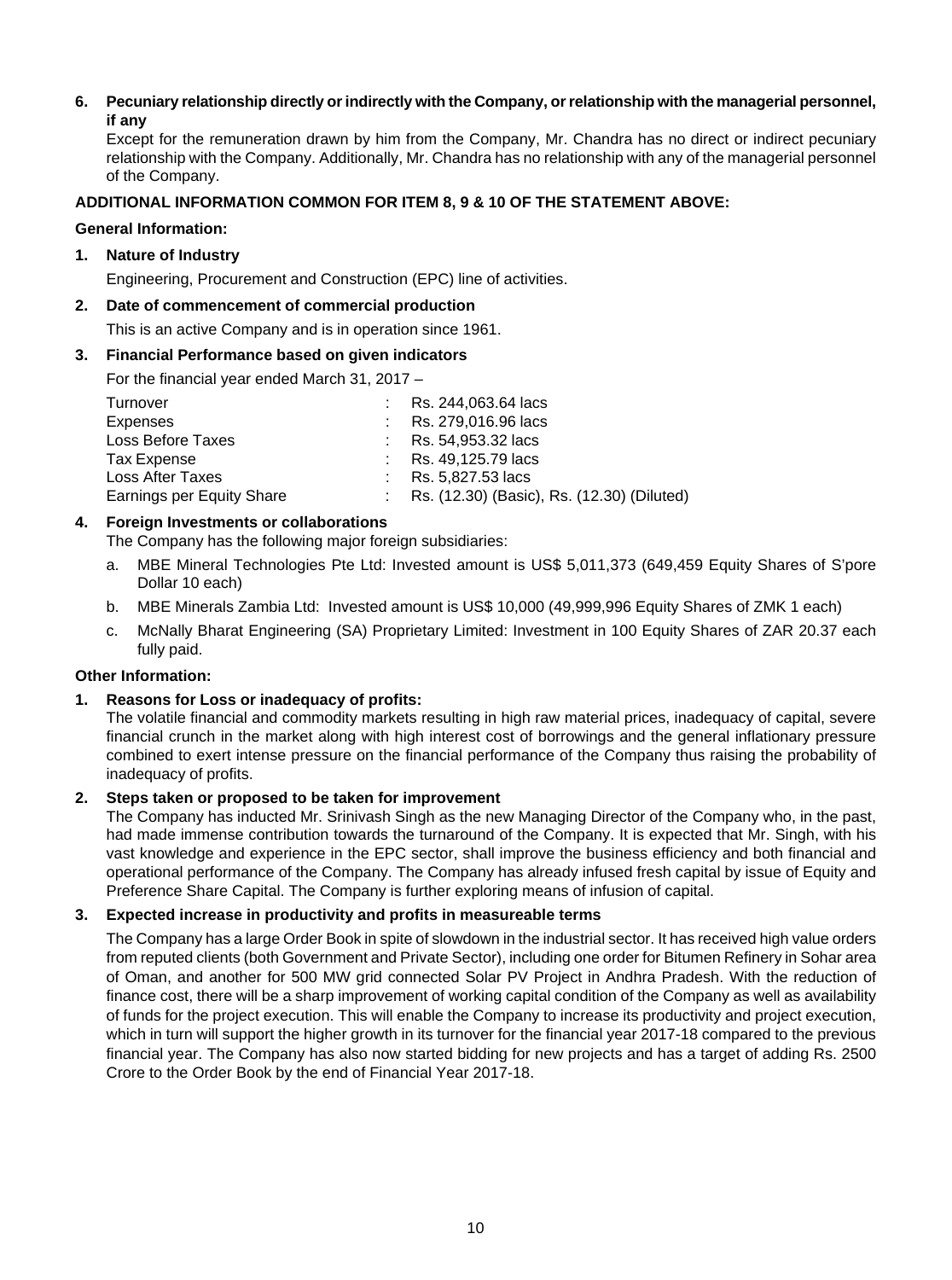## **Information of the Directors, offering themselves for re-appointment, mentioned in Resolutions Nos. 3 and 4 pursuant to the provisions of Regulation 36 of the SEBI (Listing Obligations and Disclosure Requirements) Regulations, 2015**

## **1. Mr. Aditya Khaitan (DIN: 00023788)**

Mr. Aditya Khaitan hails from a renowned family of industrialists, having interest in diverse business activities. Mr. Khaitan has in-depth exposure to and involvement in steering diverse business and has gained considerable experience and expertise in management, production, marketing, corporate finance and other related areas of tea industry and also in the matter of restructuring, mergers, de-mergers and acquisitions of corporate entities.

Mr. Aditya Khaitan is related to Mr. Amritanshu Khaitan, a Non-Executive Director in the Board of Directors of the Company. He is not related to any other member of the Board of Directors of the Company.

He currently holds no shares in the Company.

Names of Listed Company in which Mr. Aditya Khaitan is a Director:

| Williamson Magor & Co. Ltd         | Director                                             |
|------------------------------------|------------------------------------------------------|
| Williamson Financial Services Ltd. | Director                                             |
| Eveready Industries India Ltd      | Director                                             |
| McLeod Russel India Ltd            | <b>Managing Director</b><br>Member - Audit Committee |
| Kilburn Engineering Limited        | Director                                             |

## **1. Mr. Amritanshu Khaitan (DIN: 00213413)**

Mr. Amritanshu Khaitan is an MBA from London Business School. He hails from a highly reputed Industrialist family based in Kolkata. The family has diversified business interests namely in Tea, Battery and Engineering. Mr. Amritanshu Khaitan was the Whole Time Director of Eveready Industries India Limited and was responsible for marketing and other activities of the Company and currently serves as its Managing Director.

Mr. Amritanshu Khaitan is related to Mr. Aditya Khaitan, a Non-Executive Director in the Board of Directors of the Company. He is not related to any other member of the Board of Directors of the Company.

He currently holds no shares in the Company.

Names of Listed Company in which Mr. Amritanshu Khaitan is a Director:

| Williamson Magor & Co. Ltd         | Director                 |
|------------------------------------|--------------------------|
| Kilburn Engineering Limited        | Director                 |
| Eveready Industries India Ltd      | <b>Managing Director</b> |
| McLeod Russel India Ltd            | Director                 |
| Williamson Financial Services Ltd. | Director                 |

The information under Regulation 36 of the SEBI (Listing Obligations and Disclosure Requirements) Regulations, 2015, for Mr. Partha Sarathi Bhattacharyya, Mr. Manish Agarwal and Mr. Srinivash Singh has been provided in the explanatory statements to the resolutions in Item Nos. 6, 7 & 8 respectively.